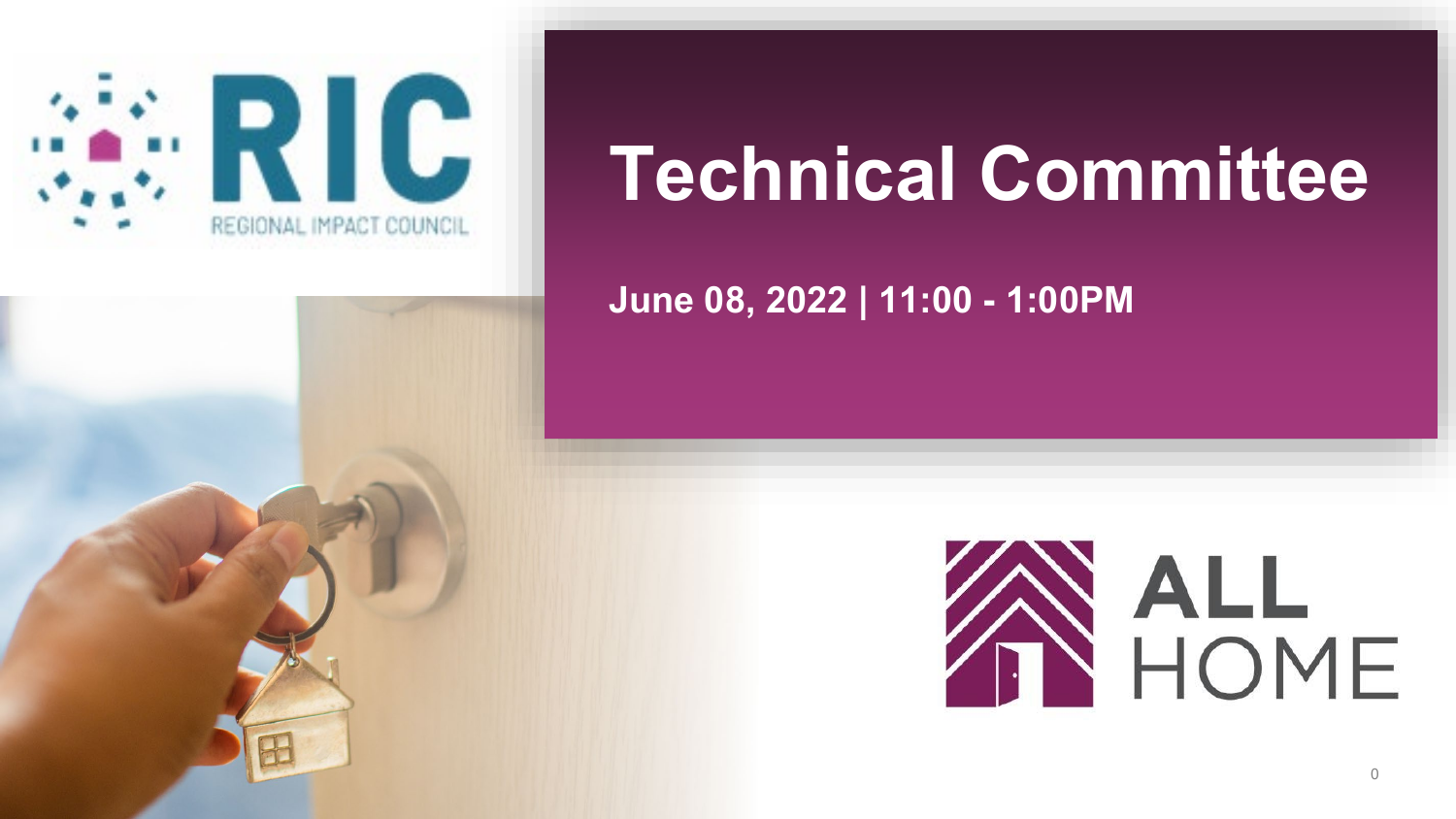### Today's Technical Committee **Meeting**



**Purpose** Review some of the draft Big Moves Workshop each idea to better understand challenges, opportunities to improve and general support

1



**Outcome** General agreement on the current status of each Big **Moves** Identify next steps to develop the idea



**Process** 40 minute working session Full group discussion Gradients of Agreement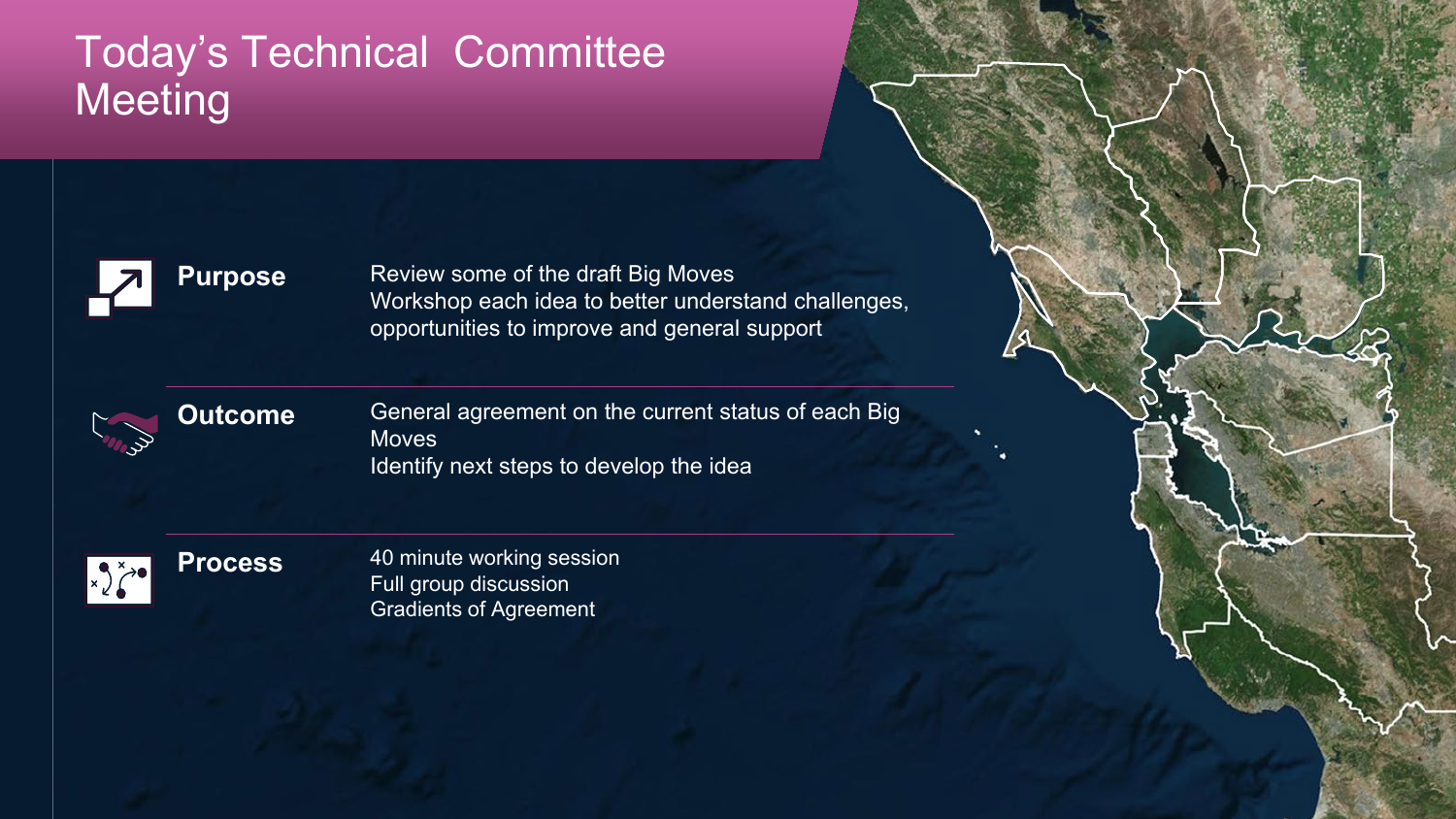

| Welcome                                      | $11:00$ AM $- 11:05$ AM |
|----------------------------------------------|-------------------------|
| <b>Community Partners Council</b>            | $11:05$ AM $- 11:15$ AM |
| Big Moves   Looking back, looking<br>ahead   | $11:15 AM - 11:25 AM$   |
| Updates, timeline and today's meeting        |                         |
| <b>Concurrent working sessions</b>           | $11:30$ AM $- 12:30$ PM |
| Group discussion & Gradients of<br>Agreement | 12:30 PM -- 12:55 PM    |
| Close and next steps                         | 12:57 PM -- 01:00 PM    |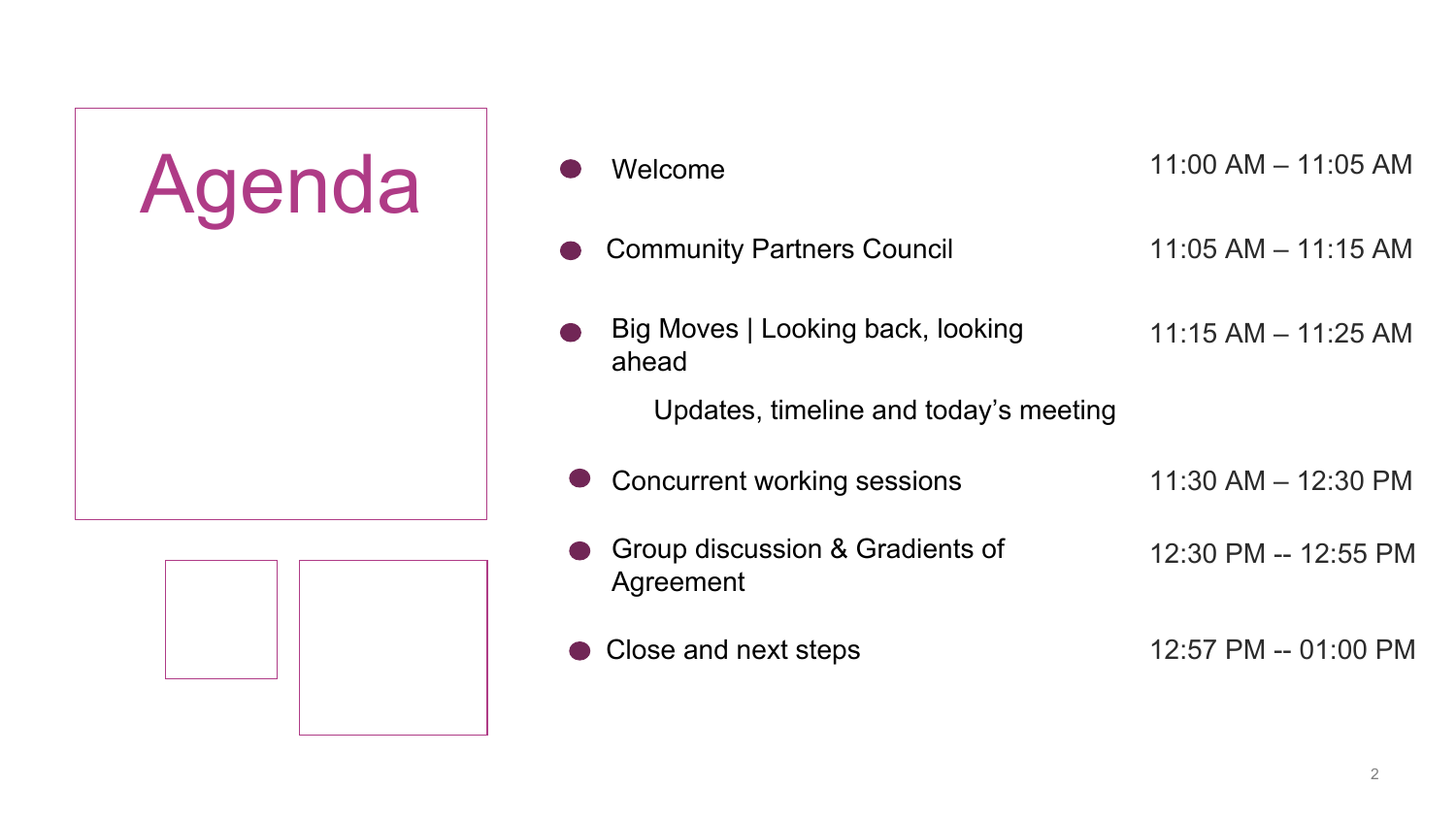# **Recall: April and May meetings**

#### *~ 24 draft Big Moves across four areas*







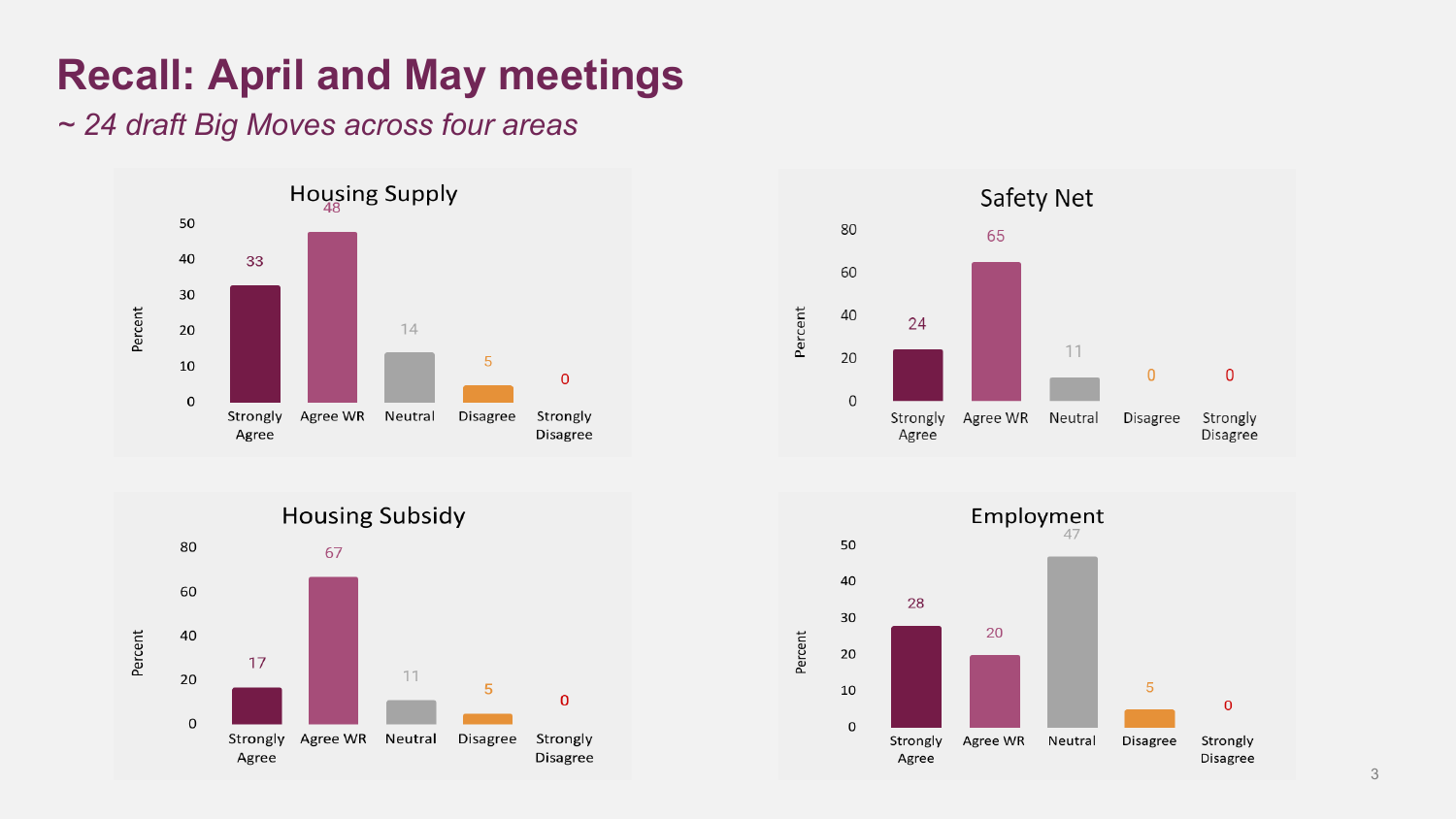# Recall: April and May meetings

#### **What We Heard**

- Too many ideas, some not Big enough
- Some things are missing:
	- Larger role of the public sector in housing
	- New private and philanthropic partnerships
	- Tax credit for landlords
	- Housing access challenges

#### **Where We Are**

- Big Moves and Calls for Action
- In depth discussion and development:
	- June 8 Technical Committee meeting
	- July 13 Technical Committee meeting
	- August 10 Technical Committee meeting
- September Launch!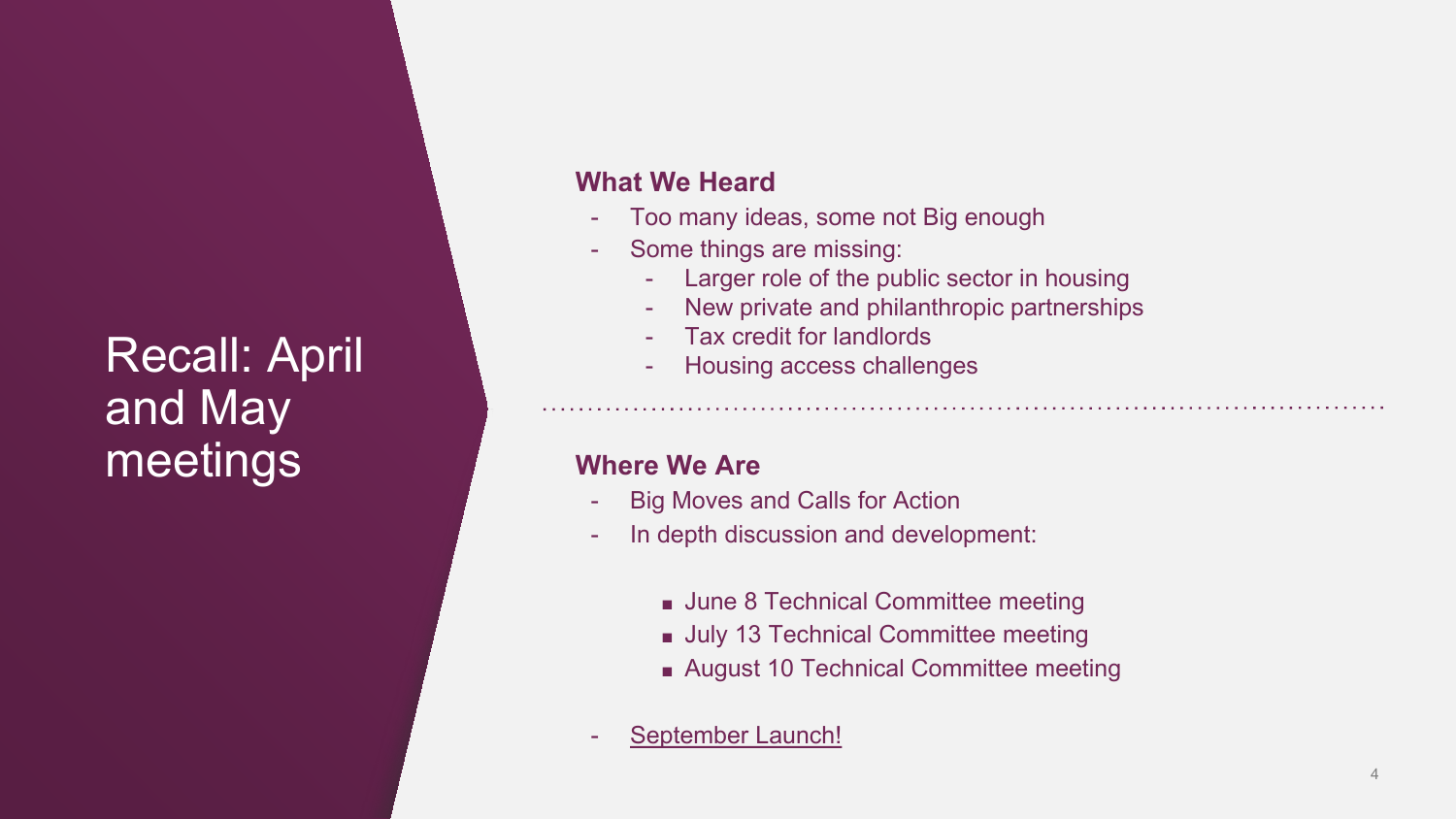### **Where We Are: Draft Big Moves**

#### **HOUSING**

- ELI carve-outs in future funding measures
- Permanent source of funding for operations and services
- Permanent statutory Homekey CEQA exemption
- California rental assistance credit
- Medi-Cal benefit for supportive services

#### **INCOME**

- MyBenefitsCal implementation
- Guaranteed Income
- Benefit cliff reforms
- Homeless services / care workforce campaign
- Bay Area RISE: A reimagined regional workforce system

Hearts and minds campaign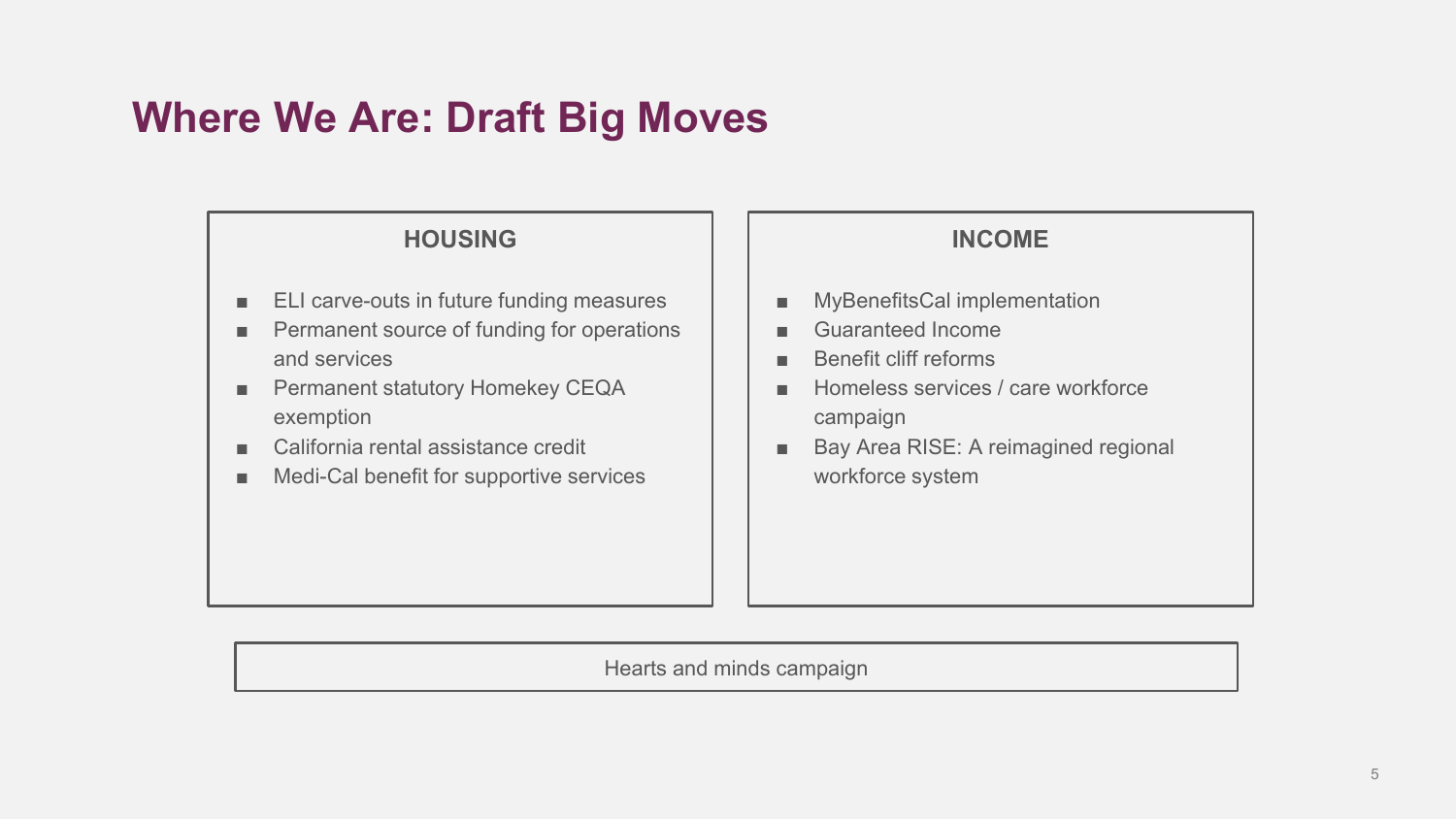## **Today's Discussion**

#### **HOUSING**

- **1. ELI carve-outs in future funding measures**
- **2. Permanent source of funding for operations and services**
- **3. Permanent Homekey CEQA exemption**

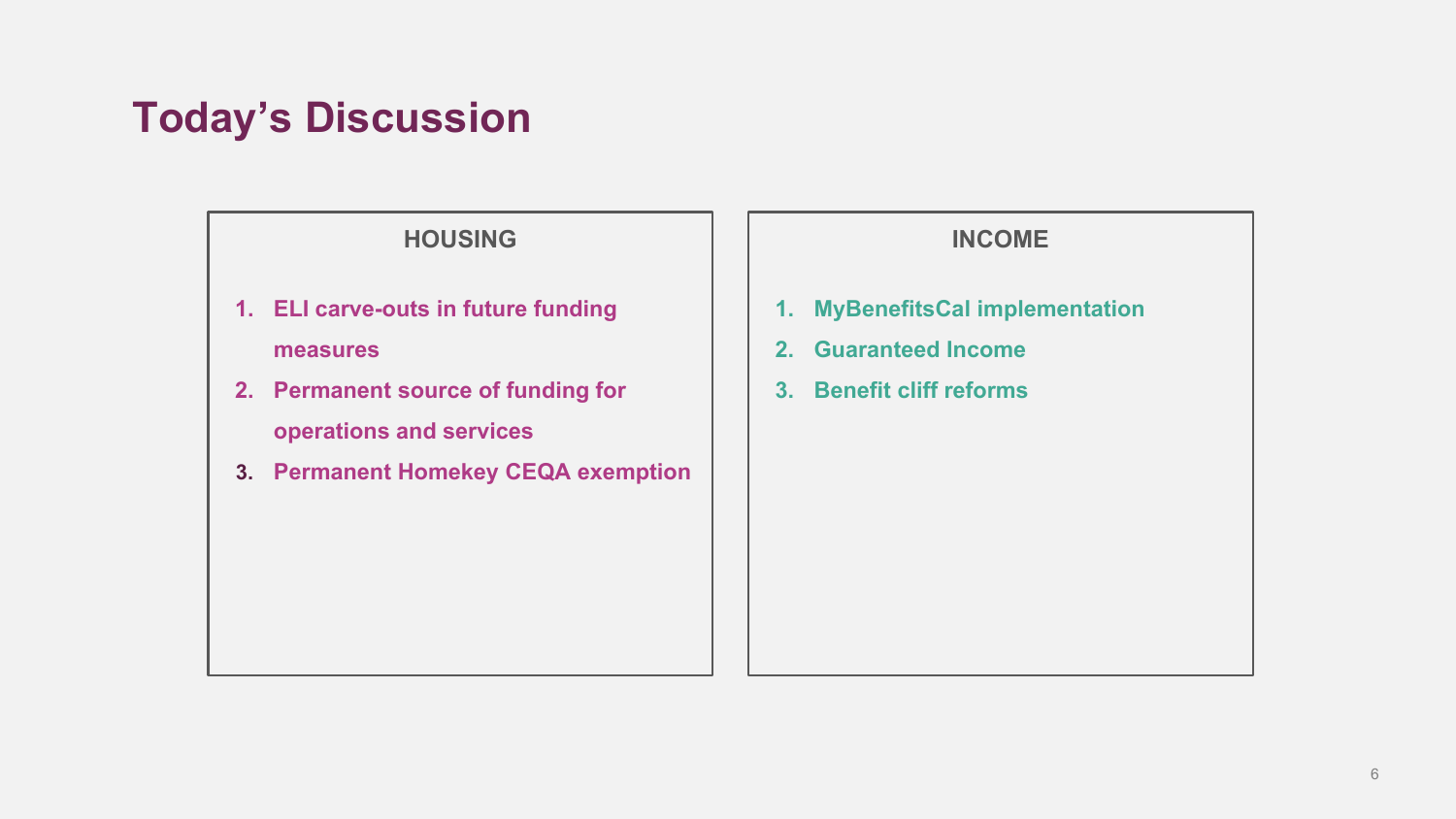#### **Group 1: Housing Big Moves**

- **ELI carve-outs in future funding measures**
- **Permanent source of funding for operations and services**
- **Permanent statutory CEQA exemption**

#### **Group 2: Income Big Moves**

- **MyBenefitsCal implementation**
- **Guaranteed Income**
- **Benefit cliff reforms**

#### **Goal**

Workshop each idea and discuss support for the Big Move, challenges and opportunities to implementation, timeframe, feasibility etc.

Hearing from you: Working Sessions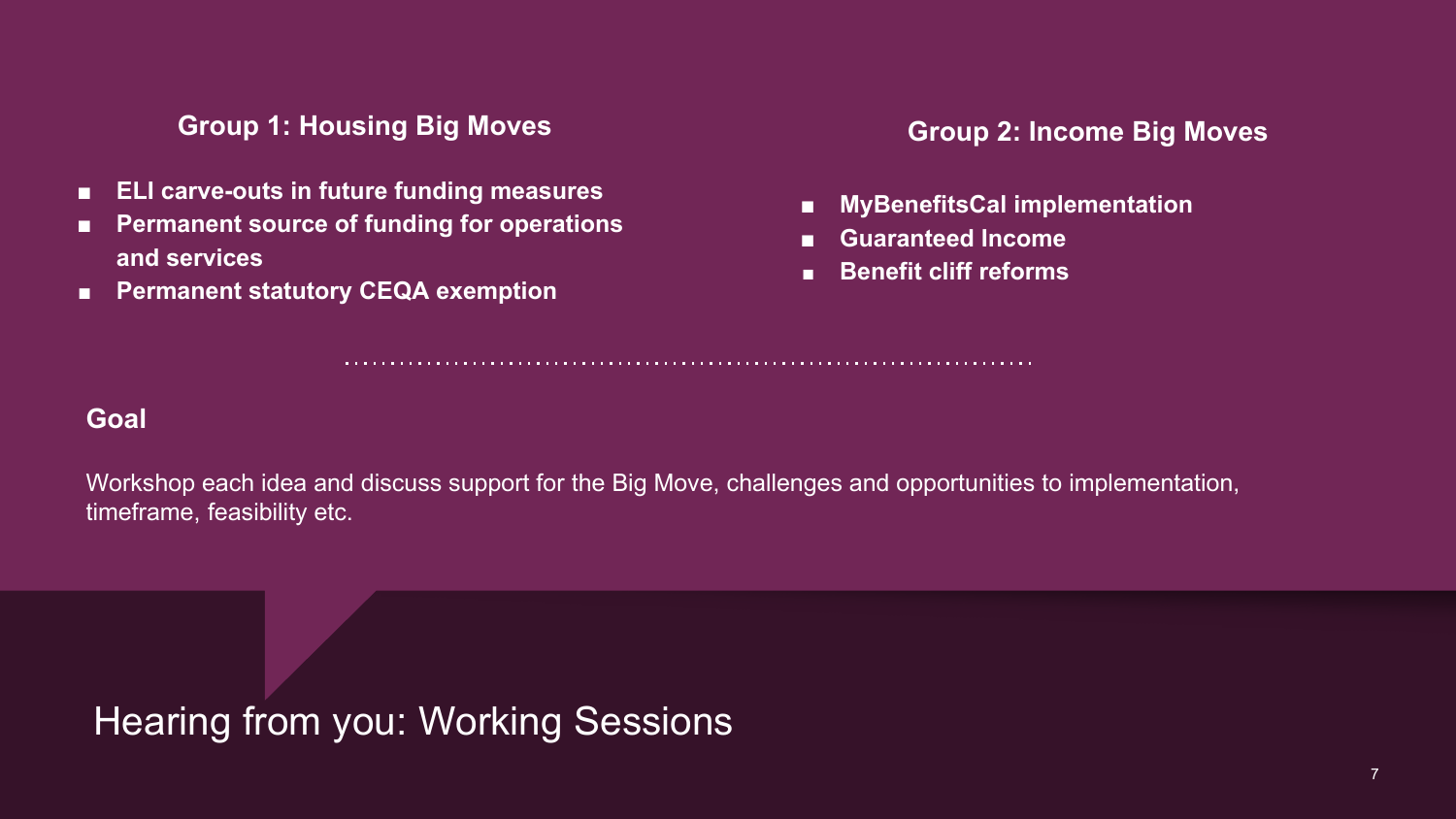### **Draft Big Moves: Housing**

**ELI carve-outs in future funding measures** ■ Permanent source of funding for operations **and services** ■ **Permanent Homekey statutory CEQA exemption**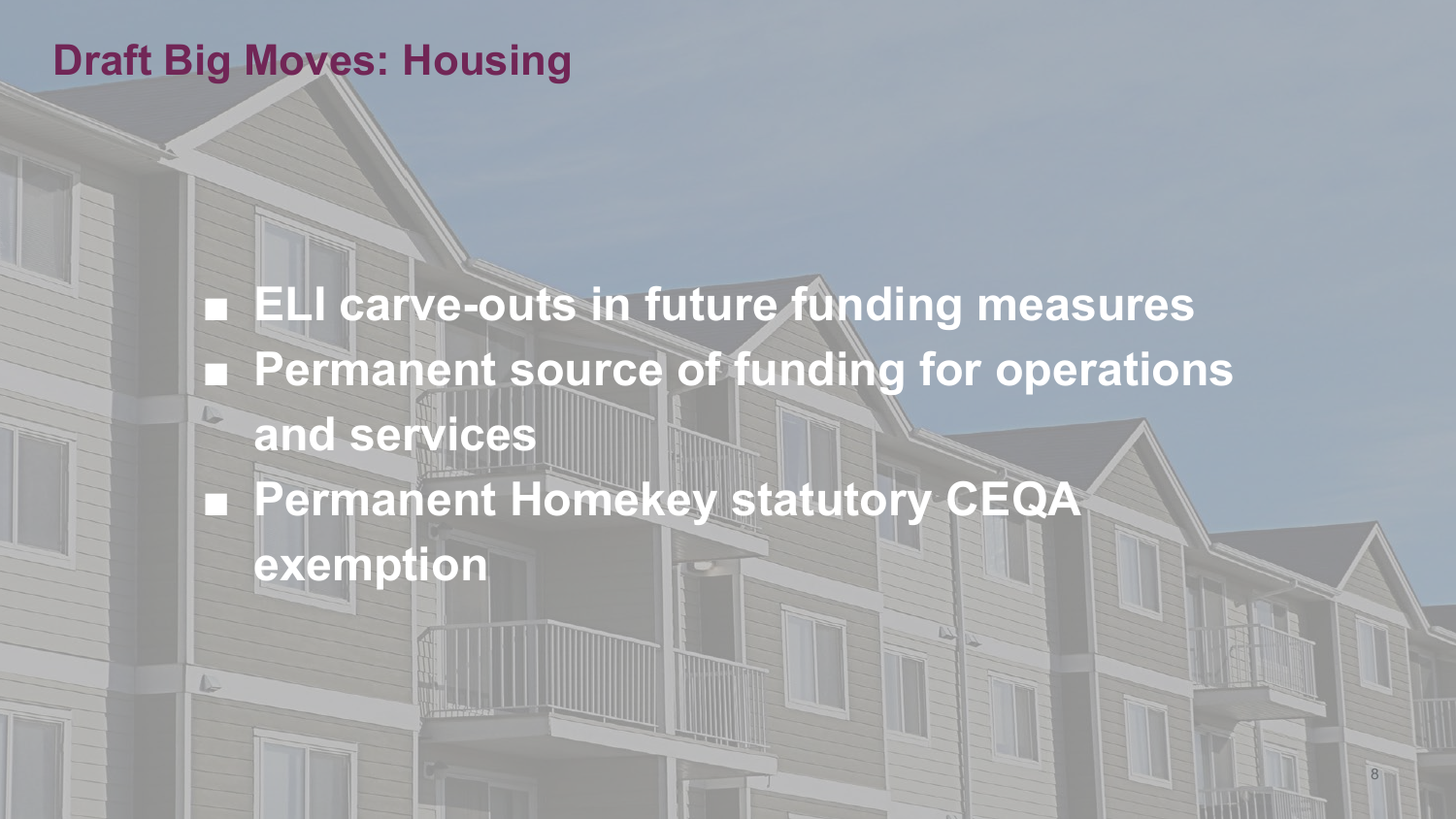*Draft Big Move* **ELI Carve-Out in Funding Measures**

**Description:** Reserve a percentage of future local, regional and state funding sources for housing projects that serve households making 0-30% of area median income.

**Scale of Impact:** Recent local funding measures demonstrate the potential make a significant impact in housing production for ELI households by dedicating resources directly. San Francisco's Proposition C will dedicate an estimated \$317.5 million to housing that serves households making 0-50% of AMI over the next two years. Santa Clara's 2016 affordable housing bond established an explicit goal of 800 units of ELI housing and thus far has resulted in 447 units approved or constructed..

**Estimated Timeframe:** Funding proposals for housing production have recently advanced at the state level (ACA 14) and are in development at the regional level (BAHFA) and are likely to be proposed at the local level in future election cycles. There are opportunities to implement this BIg Move within the next 6 months and in the coming years as new affordable housing bonds are proposed.

#### **Potential Regional Impact Council Role:** Lead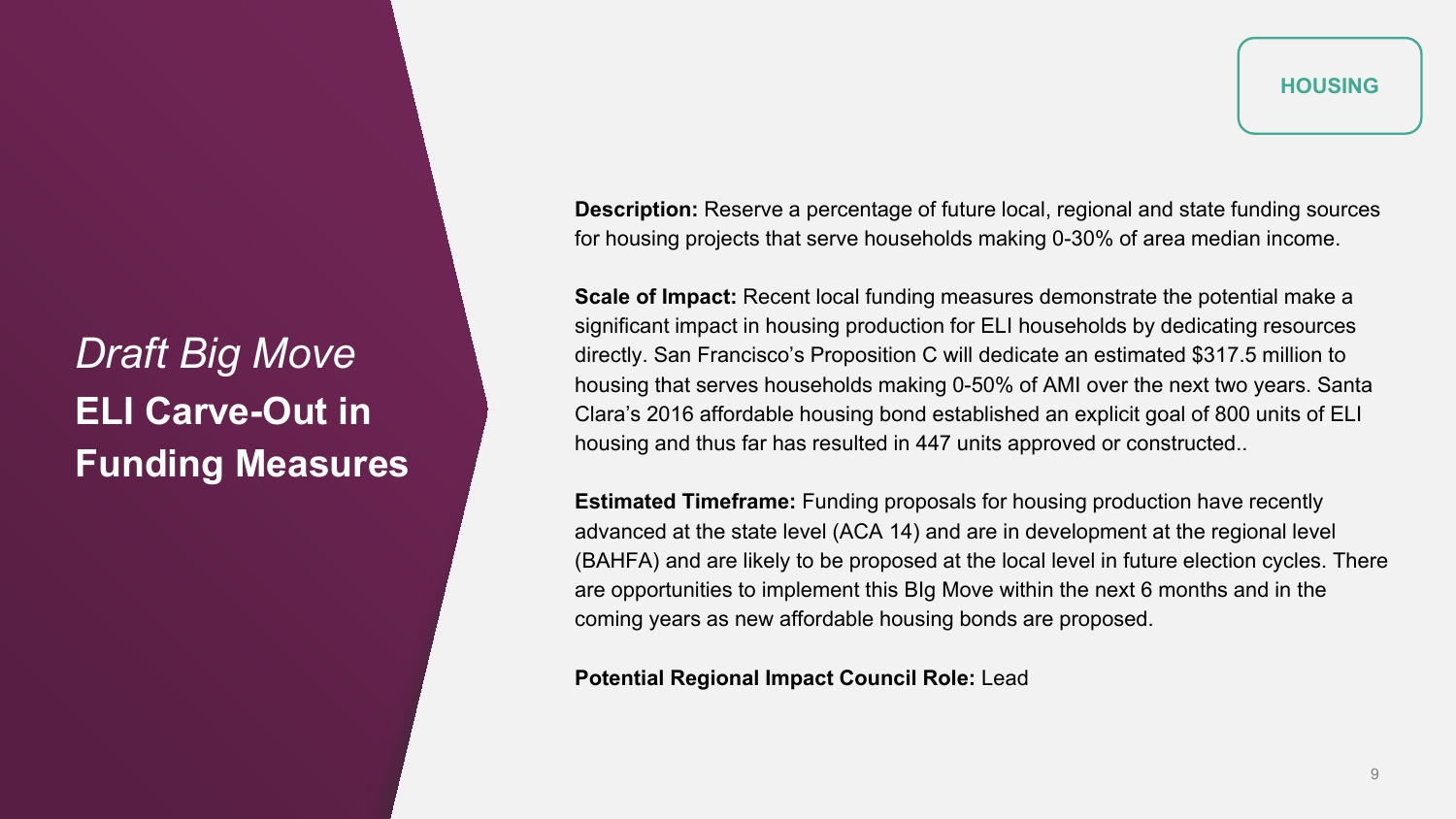*Draft Big Move* **Permanent Source for Operations & Services**

**Description:** Create a statewide permanent source of funding for operations and services in affordable housing projects.

**Scale of Impact:** Would support the hundreds of Project Homekey sites across the state without a long-term plan for operations support, as well as the thousands of other affordable housing projects in need of subsidy. A permanent source would unlock the scale of affordable housing needed to meet the needs of people experiencing or at risk of homelessness in the state.

**Timeframe:** Minimum of 1-3 years, depending on legislative and ballot initiative timeframes.

**Potential Regional Impact Council Role:** Partner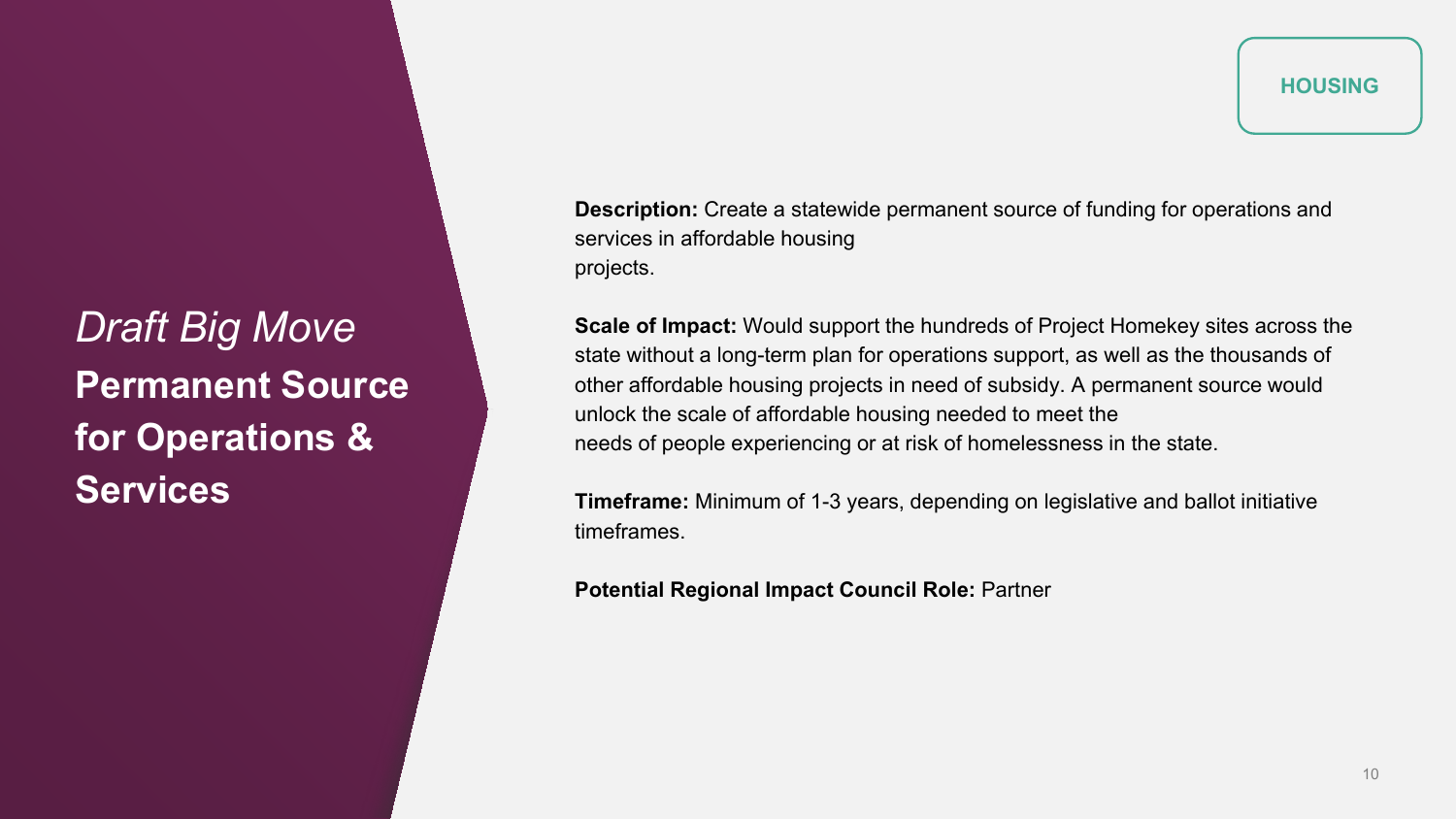*Draft Big Move* **Homekey CEQA Exemption**

**HOUSING** 

**Description**: Make the CEQA exemption created in Project Homekey permanent, to streamline approvals and speed the delivery of housing for people with extremely low incomes.

**Scale of Impact:** Round 1 of Project Homekey housed 8,000 people in California in less than a year. The program combined a statutory CEQA exemption with other regulatory streamlining benefits, which resulted in 40% of funded acquisitions came online in under 6 months. A permanent statutory CEQA exemption would likely speed housing delivery and quickly house people at risk or experiencing homelessness across the state.

**Estimated Timeframe:** Pass a bill in the 2023 legislative session; impacts could be realized over the next 3-5 years as projects move forward

**Potential Regional Impact Council Role:** Lead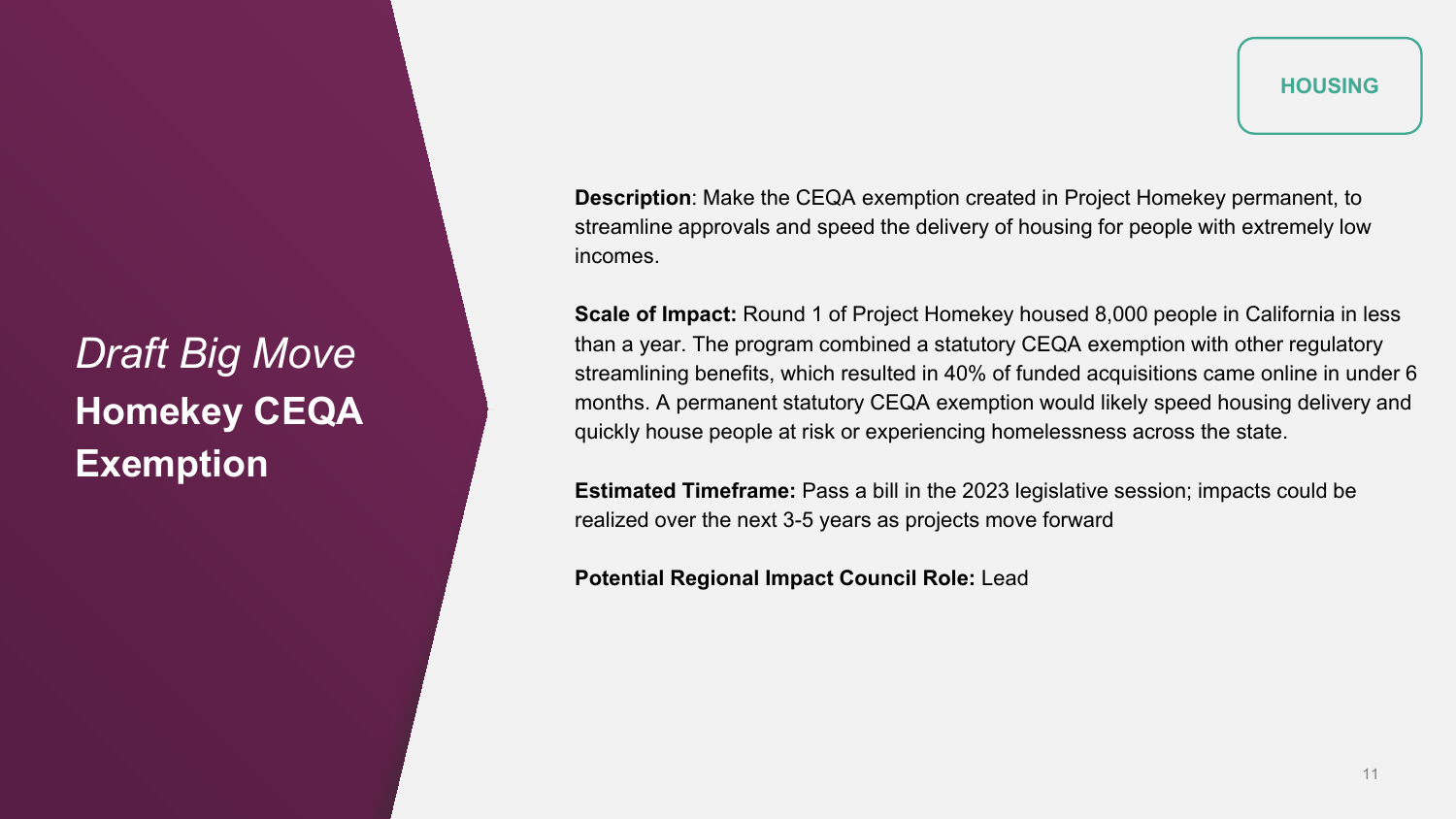

## **Draft Big Moves: Income**

- **MyBenefitsCal implementation**
- Guaranteed **Income**
- **Benefit cliff reforms**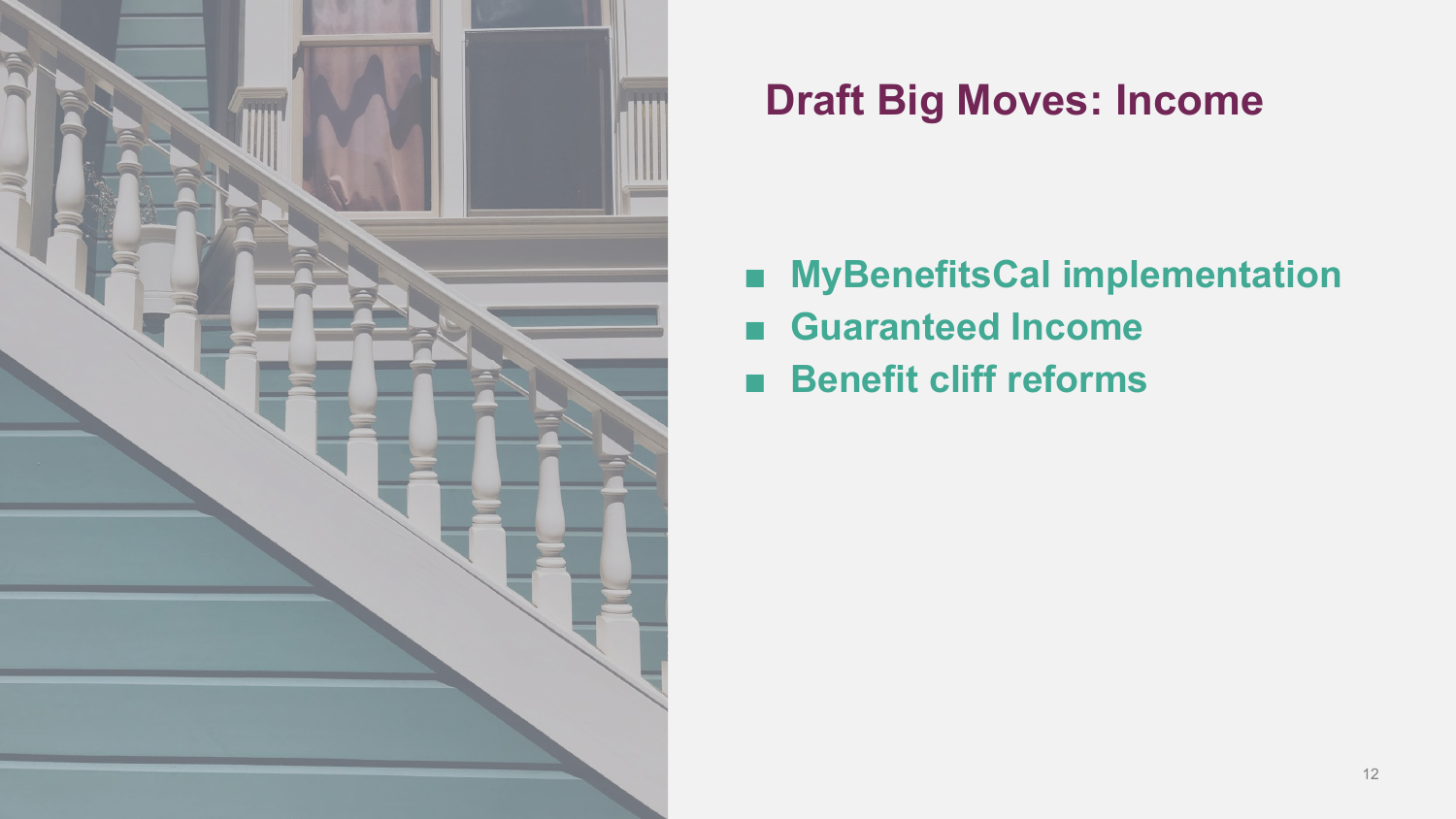*Draft Big Move* **MyBenefitsCal Implementation**

**Description:** Coordinate a regional advocacy effort to improve access to public benefits during the MyBenefitsCal migration.

**Scale of Impact:** Public benefits are widely used by people with extremely low incomes (ELI) in the Bay Area, and reforms to increase access to these benefits would impact tens of thousands of households (not including those households who qualify as Very Low Income and also receive benefits). For example, benefit access improvements would impact the estimated 160,000 ELI households currently receiving CalFresh, and the 23,000 households receiving CalWORKs. These estimates are conservative; changes to improve access through MyBenefitsCal would likely connect new households to benefits, making the potential for impact even greater.

**Estimated Timeframe:** Advocacy in the next year to influence counties implementation of MyBenefitsCal.

**Potential Regional Impact Council Role:** Partner

**SAFETY NET**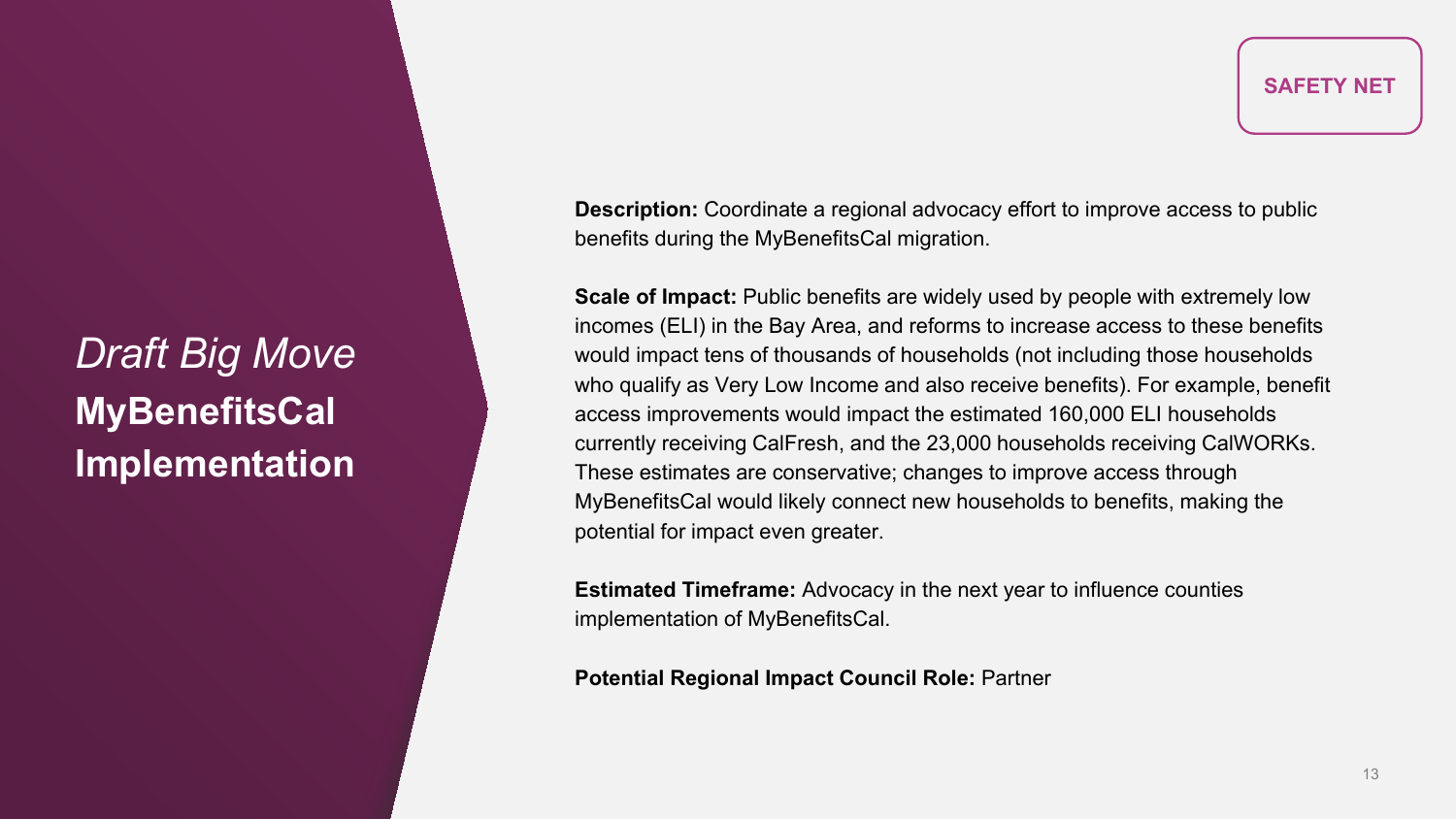**Description***:* Scale Guaranteed Income, first through a regional guaranteed income pilot, to lay the groundwork for a Statewide guaranteed income benefit through the tax code

**Scale of Impact:** In the long-term, (5+ years) a guaranteed income delivered as a tax credit could serve over 2 million extremely low and very low income households in California and be administered through the tax system for reach and efficiency. While barriers are being addressed to reach this scale, we can create a regional guaranteed income specifically for extremely low income households that are rent burdened, helping provide support to thousands of families who may not be reached by the existing subsidy and voucher support programs (potentially 1,500 households to start).

**Estimated Timeframe:** Because the longer term, larger scale effort of a guaranteed income delivered as a tax credit may take many years to successfully implement, an interim solution in the near term (2-5 years) can set the groundwork for bringing a GI to the tax code. This effort could be advanced through organizing, data collection, coalition-building and advocacy in the next few years

**Potential Regional Impact Council Role:** Partner

# *Draft Big Move* **Guaranteed Income**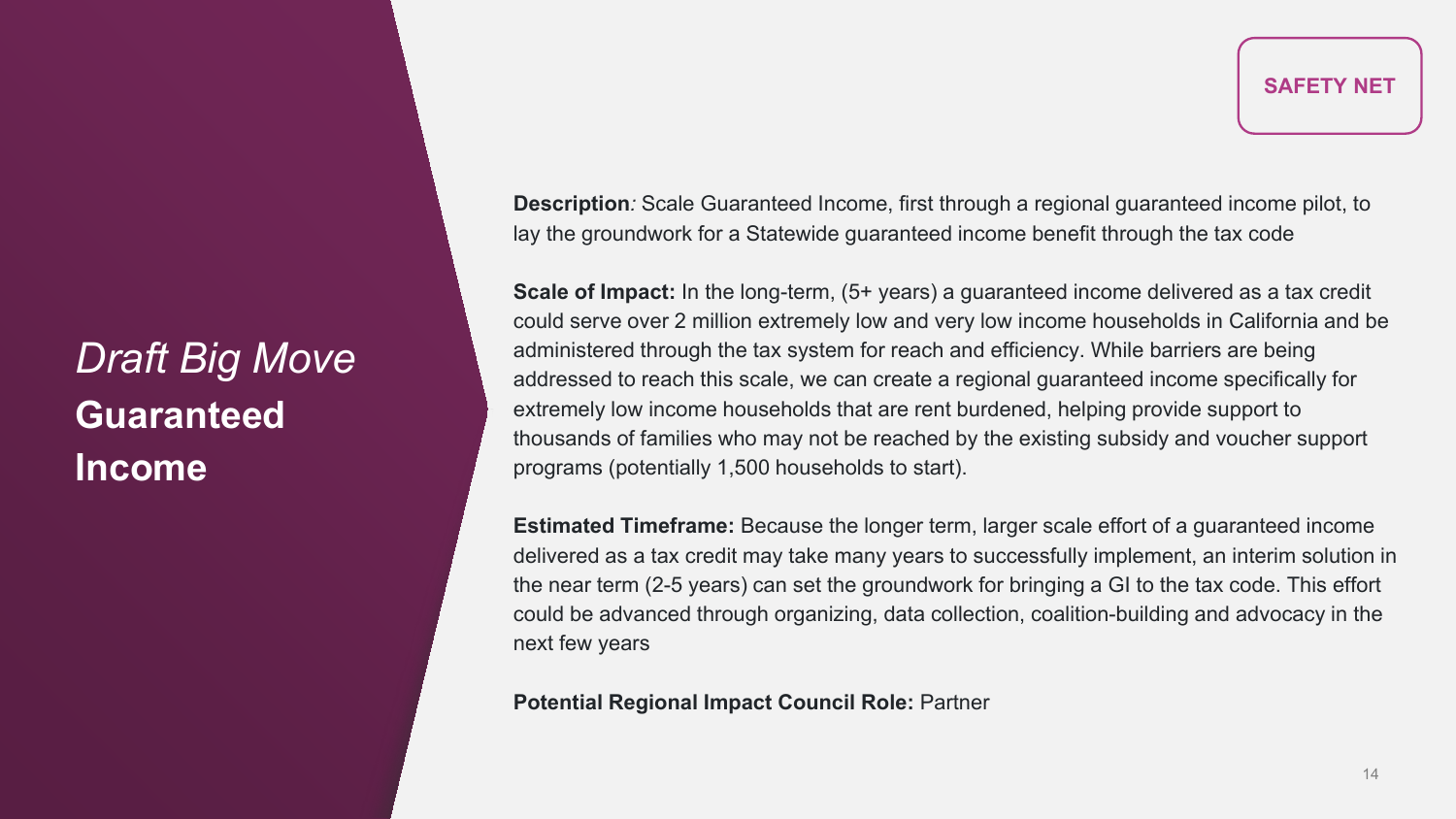*Draft Big Move* **Benefits Cliff Reform**

**Description:** Expand the California Earned Income Tax Credit to address benefit cliffs, plateaus and barriers that households face as they increase income.

**Scale of Impact:** Expanding the CalEITC phase-out period would impact at least 3.1 million extremely low-income people (based on those who claimed in recent tax years). Increasing the benefit floor and credit amounts would put more income into the pockets of working people who face eligibility cut-offs to critical benefit programs as their incomes rise.

**Estimated Timeframe:** Efforts to change the CalEITC benefit amounts could potentially be implemented in the next 3-5 years.

**Potential Regional Impact Council Role:** Partner

**SAFETY NET**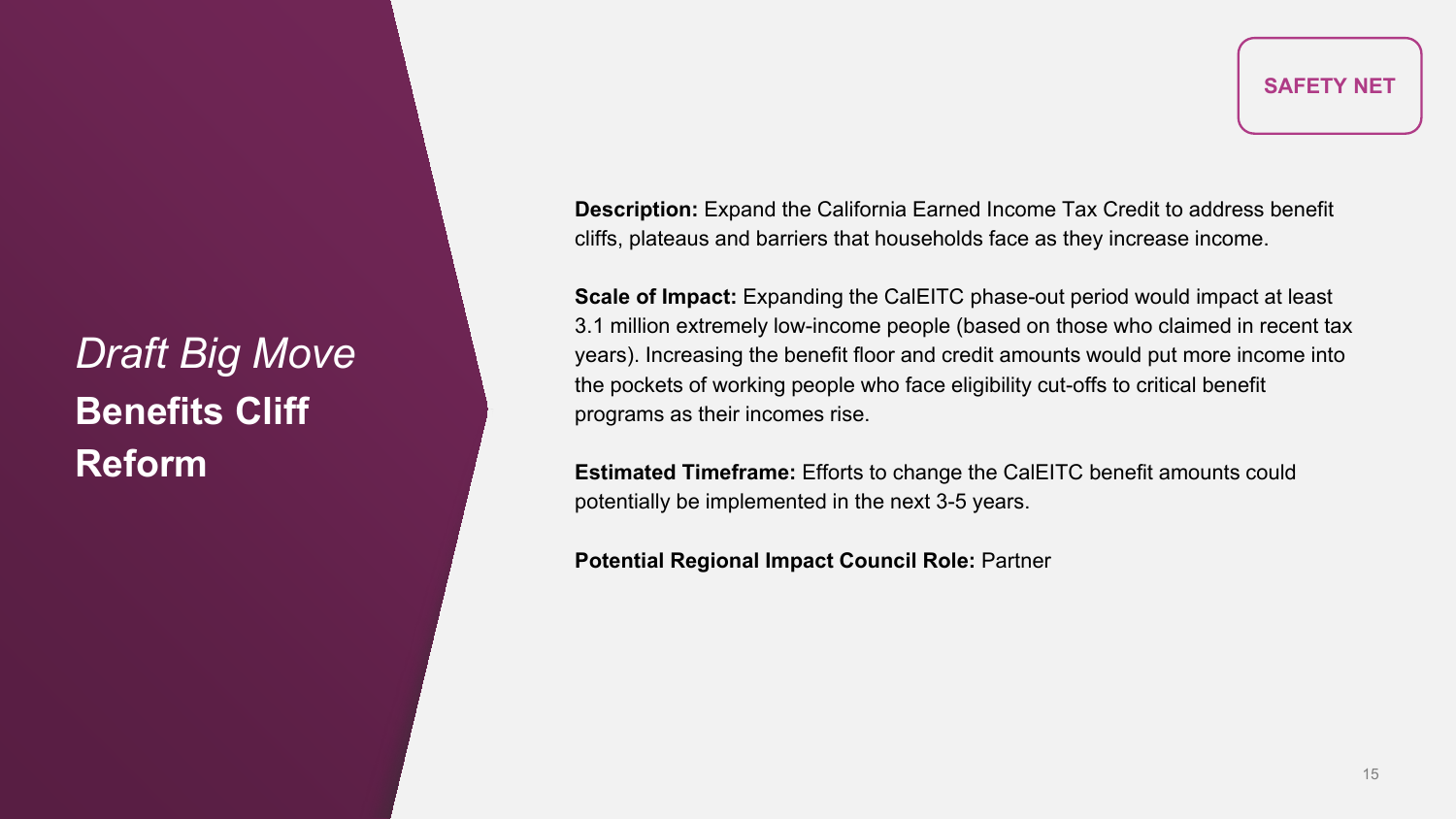### **Gradients of Agreement: Housing Big Moves**

**Q1: On a scale of 1-5, do you support the draft Big Move: ELI carve out in finding measures?** 

**Q2: On a scale of 1-5, do you support the draft Big Move: Permanent Source of Operations and Services?** 

**Q3: On a scale of 1-5, do you support the draft Big Move: Homekey CEQA Exemption?**

| Level of Agreement |                         | Definition                                        |  |
|--------------------|-------------------------|---------------------------------------------------|--|
|                    | Strongly agree          | can enthusiastically support, very minor concerns |  |
| $\overline{2}$     | Agree with reservations | have some reservations but can support            |  |
| 3                  | Neutral / abstain       | am fine with the group consensus                  |  |
|                    | <b>Disagree</b>         | have more reservations but wont hold up the group |  |
|                    | Strongly disagree       | do not agree with the direction and can't support |  |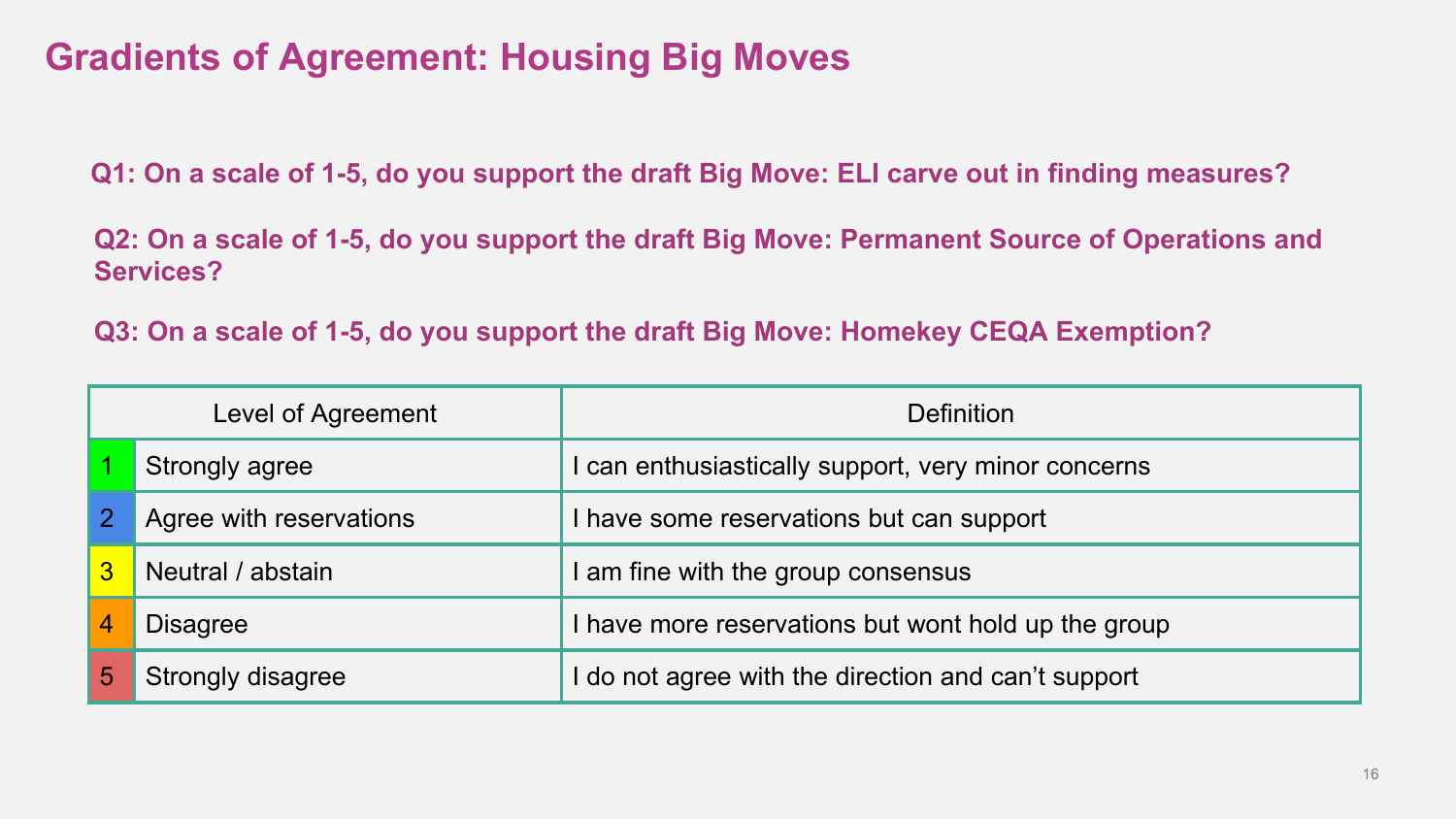### **Gradients of Agreement: Income Big Moves**

**Q4: On a scale of 1-5, do you support the draft Big Move: MyBenefitsCal Implementation?**

**Q5: On a scale of 1-5, do you support the draft Big Move: Guaranteed Income**

**Q6: On a scale of 1-5, do you support the draft Big Move: Benefit Cliff Reforms**

| Level of Agreement |                          | <b>Definition</b>                                   |  |
|--------------------|--------------------------|-----------------------------------------------------|--|
|                    | Strongly agree           | can enthusiastically support, very minor concerns   |  |
| $\overline{2}$     | Agree with reservations  | have some reservations but can support              |  |
| 3                  | Neutral / abstain        | am fine with the group consensus                    |  |
|                    | <b>Disagree</b>          | I have more reservations but wont hold up the group |  |
|                    | <b>Strongly disagree</b> | do not agree with the direction and can't support   |  |